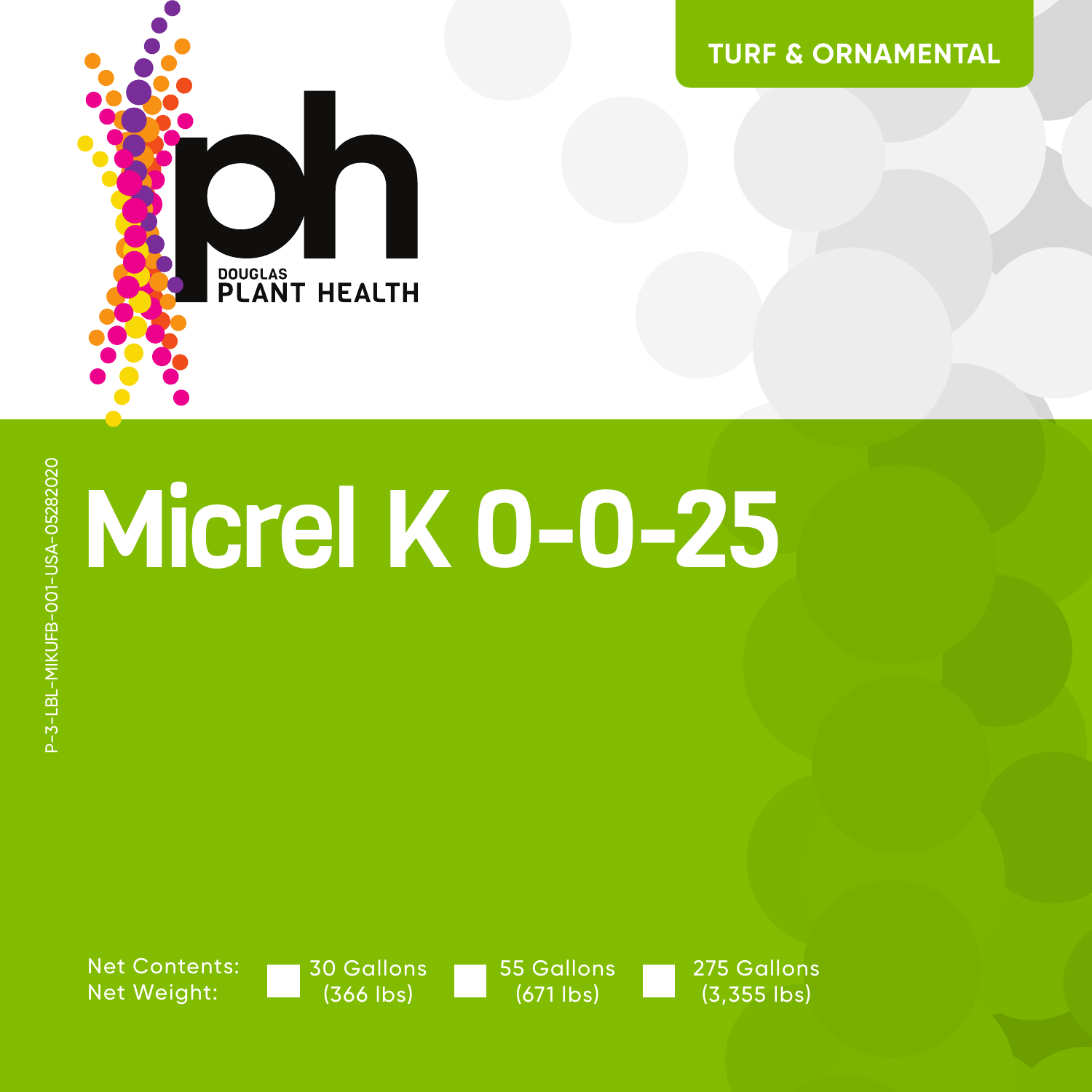## **Micrel K 0-0-25**

### **Guaranteed Analysis:**

| Derived from: Potassium thiosulfate |  |
|-------------------------------------|--|
|                                     |  |

### **Product Description:**

Micrel K is a clear, easy to use solution. Micrel K can be used as a foliar or ground application. Always jar test for compatibility when adding to other tank mixes.

#### **Caution:**

When applying this product as a foliar application it is best not to spray when temperatures are above 90 degrees F. It is best to apply foliar products when ambient temperatures cool less than 90 degrees F in early morning or early evening. Micrel K contains 17% Sulfur. Make sure that your crop is not sensitive to foliar applications of Sulfur. It is best to soil drench this product and if injecting into the soil make sure that your equipment and application does not prune roots.

#### **Mixing:**

Micrel K should first be diluted with water prior to mixing with other nutrients or technical material.

Micrel K is a near neutral or slightly alkaline and should be jar tested before any other highly acidic or alkaline material.

The following mixing order should be followed; 1. Wettable powders, 2. Flowables, 3. Water solubles, 4. Surfactants, 5. Emulsifiable concentrates. Be sure to agitate slowly with each addition make sure that all paddles are submerged. Apply the material the same day as when mixed.

Condition of Sale and Warranty: Douglas Plant Health, Inc. warrants that the product conforms to its chemical description and is reasonably fit for the purpose stated on the label only when used in accordance with label directions under normal conditions of use. Handling, storage and use of the product by Buyer or User are beyond the control of Douglas Plant Health and Seller. Risks such as crop injury or other unintended consequences resulting from, but not limited to, weather or soil conditions, presence of other materials, disease, pests, drift to other crops or property, or failure to follow label directions will be assumed by Buyer or User. IN NO failure to follow label directions will be assumed by Buyer or User. IN NO CASE WILL DOUGLAS PLANT HEALTH, INC OR SELLER BE HELD LIABLE FOR CONSEQUENTIAL, SPECIAL, OR INDIRECT DAMAGES RESULTING FROM THE HANDLING, STORAGE OR USE OF THIS PRODUCT

Information about the components of this lot of fertilizer may be obtained by writing to Douglas Plant Health at 1550 E. Old 210 Highway Liberty, MO 64068 and giving the lot number which is found on the front of this container.

**NOTE:** Do not apply near water, storm drains or drainage ditches. Do not apply if heavy rain is expected. Apply this product only to your lawn/garden and sweep any product that lands on the driveway, sidewalk or street back onto your lawn/garden.

| <b>FIRST AID</b>                                                                                                                                                                                                                             |                                                                                                                                                                         |  |
|----------------------------------------------------------------------------------------------------------------------------------------------------------------------------------------------------------------------------------------------|-------------------------------------------------------------------------------------------------------------------------------------------------------------------------|--|
| IF SWALLOWED:                                                                                                                                                                                                                                | Call a poison center or doctor. Rinse mouth.                                                                                                                            |  |
| IF IN EYES:                                                                                                                                                                                                                                  | Rinse continuously with water for several minutes, Remove<br>contact lenses if present and easy to do. Continue rinsing.<br>Immediately call a poison center or doctor. |  |
| IF ON SKIN:                                                                                                                                                                                                                                  | Remove clothing around the area if present and easy to<br>do. Rinse continuously with soap and water for several<br>minutes.                                            |  |
| IF INHALED:                                                                                                                                                                                                                                  | Call a poison center or doctor if you feel unwell.                                                                                                                      |  |
| You may also contact 1-352-323-3500 day or night for emergency treatment information. If<br>medical advice is needed, have product container or label at hand (P101), Keep out of reach of<br>children (P102). Read label before use (P103). |                                                                                                                                                                         |  |
| STORACE: Keep container tightly closed May be stered in unbegted great but keep from                                                                                                                                                         |                                                                                                                                                                         |  |

STORAGE: Keep container tightly closed. May be stored in unheated area, but keep from freezing. Store in areas inaccessible to children and pets.

DISPOSAL: Dispose of contents/container in accordance with local/regional/national/ international regulations. Do not reuse container.

The following precautionary statements and pictograms are based on the Globally Harmonized System of classification and labeling of chemicals (GHS) and are mandated by the Occupational Safety and Health Administration (OSHA).

**Warning**



H302 Harmful if Swallowed H315 Causes Skin Irritation H319 Causes Serious Eye Irritation H335 May Cause Respiratory Irritation

**Douglas Plant Health** 1550 E. Old 210 Highway Liberty, MO 64068 (800) 648-7626 www.DouglasPlantHealth.com



F002873

Information regarding the contents and levels of metals in this product is available on the internet at http://www.aapfco.org/metals.html